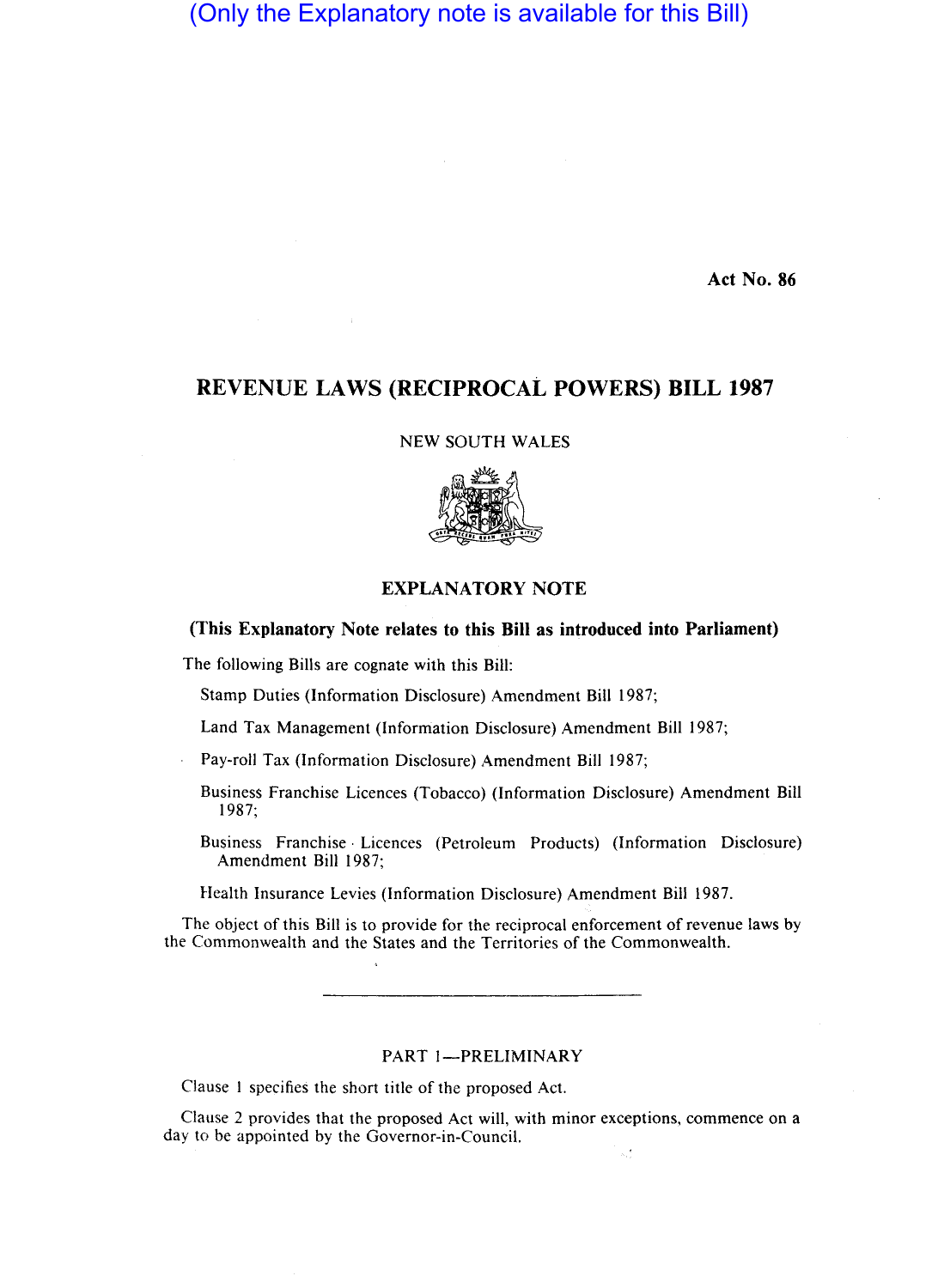### *Revenue Laws (Reciprocal Powers) 1987*

Clause 3 defines certain expressions used in the proposed Act. Among the expressions defined are "authorised revenue officer", "Commonwealth revenue officer", "corresponding law", "New South Wales revenue law", "recognised revenue law", "relevant principal New South Wales revenue officer" and "State revenue officer". "State" is defined as including a Territory. The clause also makes provision for the Governorin-Council, by order, to declare a law of the Commonwealth or another State relating to the levying and collection of a tax, fee, duty or other impost to be a recognised revenue law for the purposes of the proposed Act. Such an order will also designate an office under that law to be the designated Commonwealth or State revenue office in respect of that law and for the holder of a New South Wales revenue office to be the relevant principal New South Wales revenue officer in respect of that law. The clause further provides for a law of the Commonwealth or another State which is similar to the proposed Act to be declared to be a corresponding law for the purposes of that Act.

#### PART 2-INVESTIGATIONS

Clause 4 enables a designated Commonwealth or State revenue officer, with the approval of the relevant principal New South Wales revenue officer, to carry out an investigation in New South Wales in respect of a matter arising under a recognised revenue law. For example, the Comptroller of Stamps in Victoria could, with the approval of the New South Wales Chief Commissioner of Stamp Duties, carry out an investigation in New South Wales into a matter arising under the Stamps Act 1958 of Victoria if some aspect of the matter concerned a person or company whose principal place of business was located in New South Wales.

Clause 5 provides for an investigation into a matter arising under a recognised revenue law to be carried out by the relevant principal New South Wales revenue officer on behalf of the designated Commonwealth or State revenue officer in respect of that law. For example, the Chief Commissioner of Stamp Duties in New South Wales could undertake an investigation into a matter arising under the Stamps Act 1958 of Victoria if requested to do so by the Victorian Comptroller of Stamps.

Clause 6 specifies the general powers of a Commonwealth or State revenue officer and a New South Wales revenue officer for the purposes of the proposed Act. The powers include a power to enter non-residential premises at reasonable times, a power to inspect records, a power to make and take away copies of records and a power to ask questions pertinent to the matter under investigation.

Clause 7 empowers an authorised revenue officer to apply for and obtain a search warrant to search premises at which records may be found that relate to whether or not a recognised law has been or is being contravened or has not been or is not being complied with or at which goods to which that law relates may be found. Such a search warrant would authorise entry to residential premises and would authorise entry to all premises at times other than ordinary business hours.

Clause 8 makes it an offence punishable by a fine not exceeding \$1,000 or imprisonment for a term not exceeding 3 months to obstruct or hinder an authorised revenue officer in the exercise of a power conferred by proposed section 6 or 7 or to fail or refuse, without reasonable excuse, to comply with a requirement made under proposed section 6.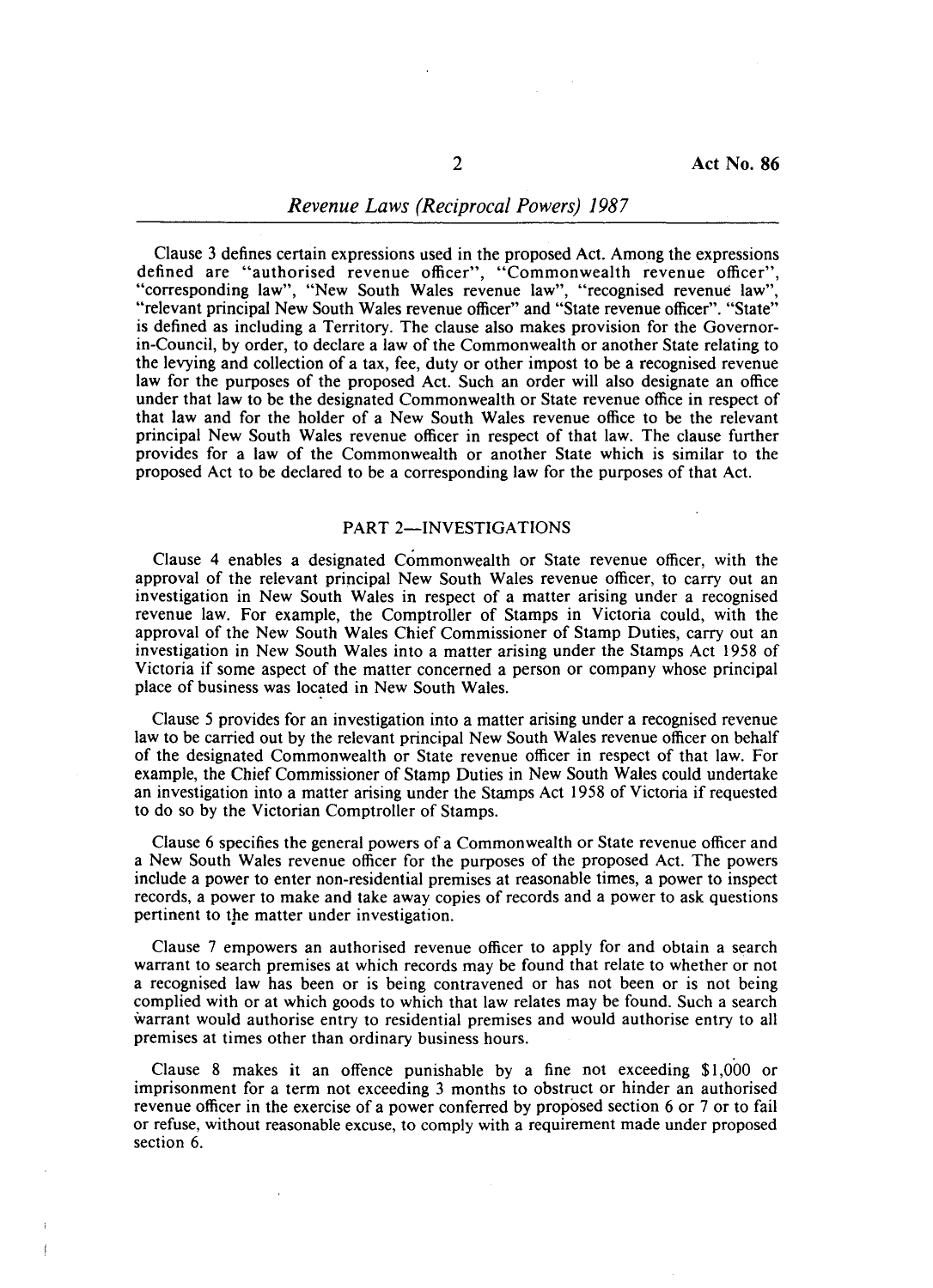Clause 9 will empower the relevant principal New South Wales revenue officer to require a person, by notice in writing, to give information to that officer or attend before that officer, or an officer authorised by that officer, to answer questions on oath or to produce records.

Clause 10 provides that a designated Commonwealth or State revenue officer will, if authorised to do so by the relevant principal New South Wales revenue officer, be able to exercise similar powers to those exercisable by that New South Wales revenue officer.

Clause 11 makes it an offence punishable by a fine not exceeding \$20,000 for a person to fail or refuse to comply with a requirement made under proposed section 9 or 10. The clause also specifies certain defences to the offence and provides for other ancillary matters.

#### PART 3-DISCLOSURE OF INFORMATION ETC.

Clause 12 will empower the prescribed New South Wales revenue officer to communicate to certain Commonwealth and interstate authorities information disclosed or obtained under the proposed Act or a New South Wales revenue law. It will be an offence under the section for a person to make an unauthorised disclosure of information, or to publish any record, obtained by that or another person under the proposed Act or a New South Wales revenue law except in certain specified circumstances, such as for court proceedings arising out of the proposed Act or a recognised revenue law. Such an offence will be punishable by a fine not exceeding \$10,000.

Clause 13 makes it an offence, punishable by a fine not exceeding  $$10,000$ , for a person to make an unauthorised disclosure of information, or publication of records, obtained in accordance with a corresponding law by that person or another person for the purposes of a New South Wales revenue law.

### PART 4-EVIDENTIARY MATTERS

Clause 14 is designed to facilitate the use in legal proceedings of answers and information obtained under a corresponding law in connection with a matter arising under a New South Wales revenue law. However, the clause provides that information obtained under a corresponding law for the purposes of a New South Wales revenue law is not admissible in criminal proceedings brought in New South Wales against a person if the information was given by the person in answer to a question that the person would, but for a provision of the corresponding law, have been excused from answering on the grounds of self-incrimination.

Clause 15 provides that, where the designated Commonwealth or State revenue officer concerned has certified a copy of an original record lodged with, or kept or issued by, that officer or another Commonwealth or State revenue officer under a recognised law to be a true copy, that copy is admissible in proceedings arising out of a New South Wales revenue law as if the copy were the original record. The clause also provides forthe admissibility in legal proceedings relating to a New South Wales revenue matter of a copy of a primary copy of such a record.